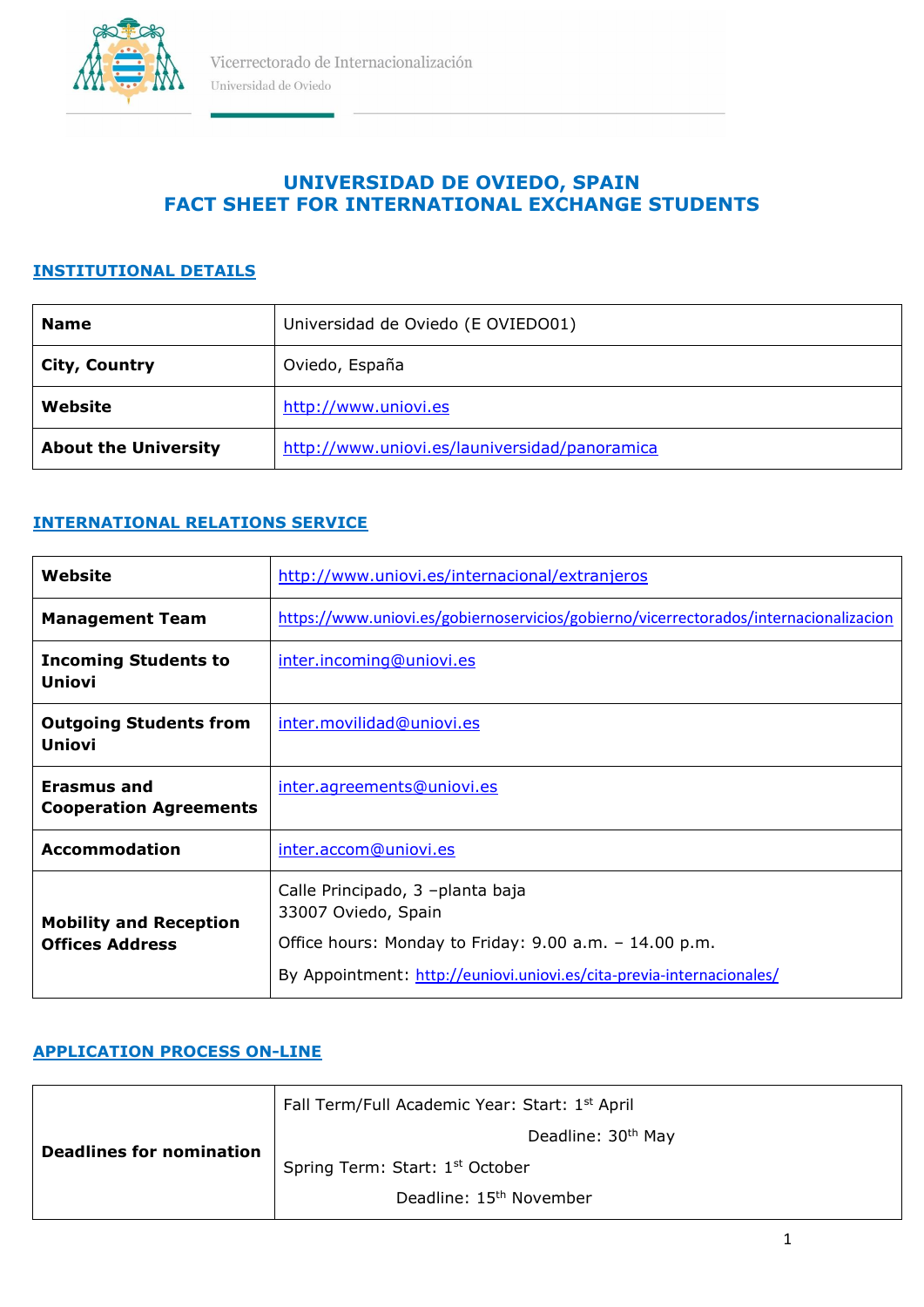

| <b>Documentation deadlines</b> | Fall Term/Full Academic Year: 30 <sup>th</sup> June<br>Spring Term: 15 <sup>th</sup> December                                                                                                                                                                                                         |
|--------------------------------|-------------------------------------------------------------------------------------------------------------------------------------------------------------------------------------------------------------------------------------------------------------------------------------------------------|
| <b>Application</b>             | For nomination and registration of incoming students, please use the<br>following link: https://sies.uniovi.es/pae/web/index.faces Any other alternative<br>nomination method shall not be accepted. The deadlines established for the<br>nomination and delivery of documentation must be respected. |
| <b>Admission quotas</b>        | According to the Agreement signed by the University of Oviedo and the<br>student home University.                                                                                                                                                                                                     |

# **ACADEMIC INFORMATION**

| Academic calendar        | Autumn Semester (including examination period): $2^{nd}$ September - $31^{rd}$<br>January<br>Spring Semester (including ordinary and extraordinary examination periods):<br>end of January, end of June<br>Link: http://www.uniovi.es/vida/calendario                                                                                                                 |
|--------------------------|-----------------------------------------------------------------------------------------------------------------------------------------------------------------------------------------------------------------------------------------------------------------------------------------------------------------------------------------------------------------------|
| <b>Course Offer</b>      | Courses in Spanish:<br>Undergraduate Degrees: http://www.uniovi.es/estudios/grados<br>Master's Degrees: http://www.uniovi.es/estudios/masteres<br>Courses in English: http://www.uniovi.es/en/estudios/grados/idiomas                                                                                                                                                 |
| Language requirements    | A good level of Spanish is needed in order to work in groups, attend courses<br>and take exams (no certificate required). We strongly recommend that<br>undergraduate incoming Erasmus students have at least a B2 level of<br>Spanish according to the Common European Framework of Reference for<br>Languages (CEFR).<br>Master check the requirements in each case |
| <b>ECTS Credits</b>      | 60 ECTS per year - 30 ECTS per term                                                                                                                                                                                                                                                                                                                                   |
| <b>Grading System</b>    | https://secretaria.uniovi.es/normativa/reglamentos/visor/-<br>/journal content/56 INSTANCE c03U/952290/3980999                                                                                                                                                                                                                                                        |
| <b>Lenguage Learning</b> | https://lacasadelaslenguas.uniovi.es/                                                                                                                                                                                                                                                                                                                                 |

#### **PRACTICAL INFORMATION**

| <b>Planning your arrival</b> | http://www.uniovi.es/internacional/extranjeros/planifica |
|------------------------------|----------------------------------------------------------|
|------------------------------|----------------------------------------------------------|